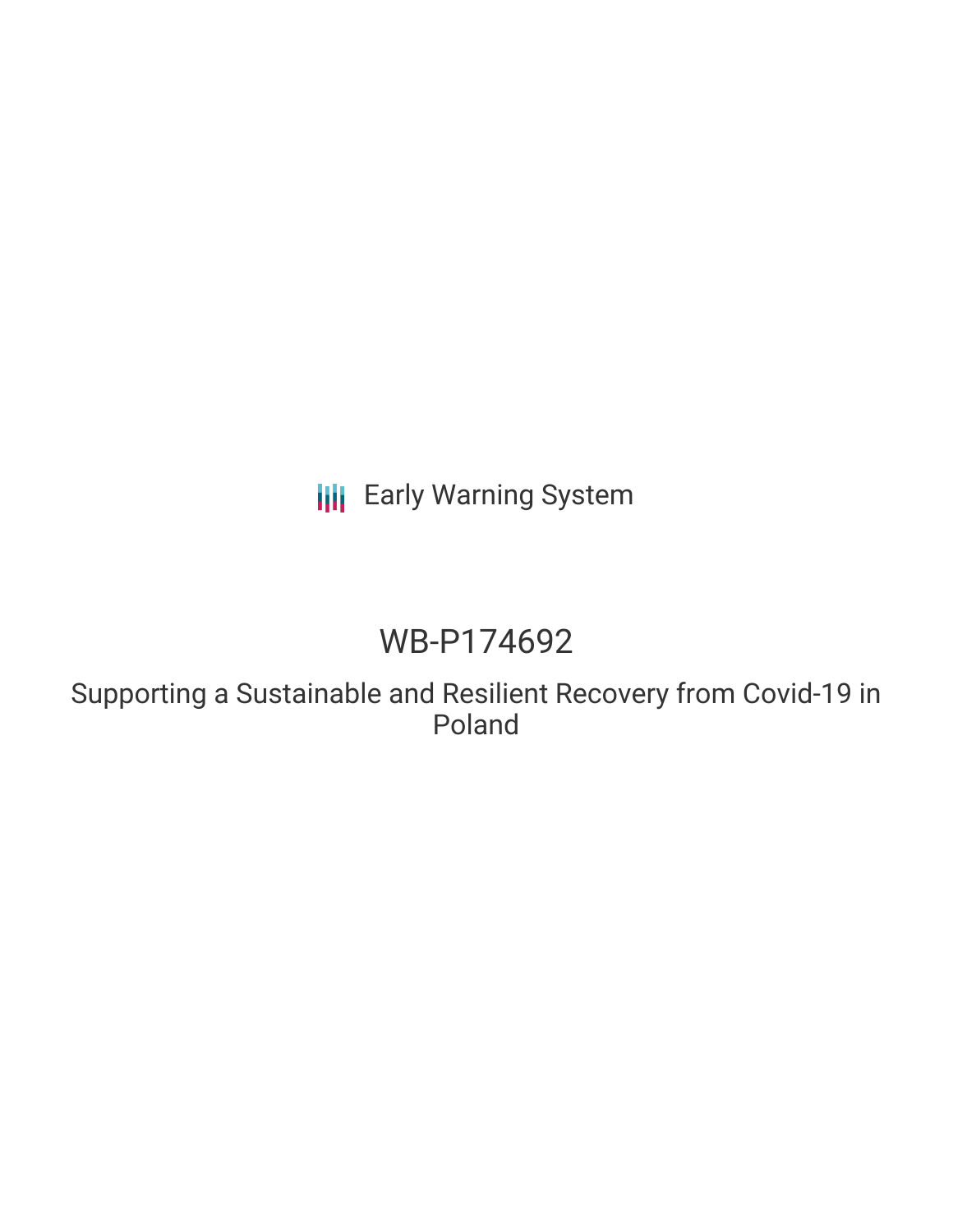

## Early Warning System Supporting a Sustainable and Resilient Recovery from Covid-19 in Poland

#### **Quick Facts**

| <b>Countries</b>               | Poland                      |
|--------------------------------|-----------------------------|
| <b>Financial Institutions</b>  | World Bank (WB)             |
| <b>Status</b>                  | Proposed                    |
| <b>Bank Risk Rating</b>        | U                           |
| <b>Borrower</b>                | Government of Poland        |
| <b>Sectors</b>                 | <b>Education and Health</b> |
| <b>Investment Type(s)</b>      | Loan                        |
| <b>Investment Amount (USD)</b> | \$150.00 million            |
| <b>Loan Amount (USD)</b>       | \$50.00 million             |
| <b>Project Cost (USD)</b>      | \$600.00 million            |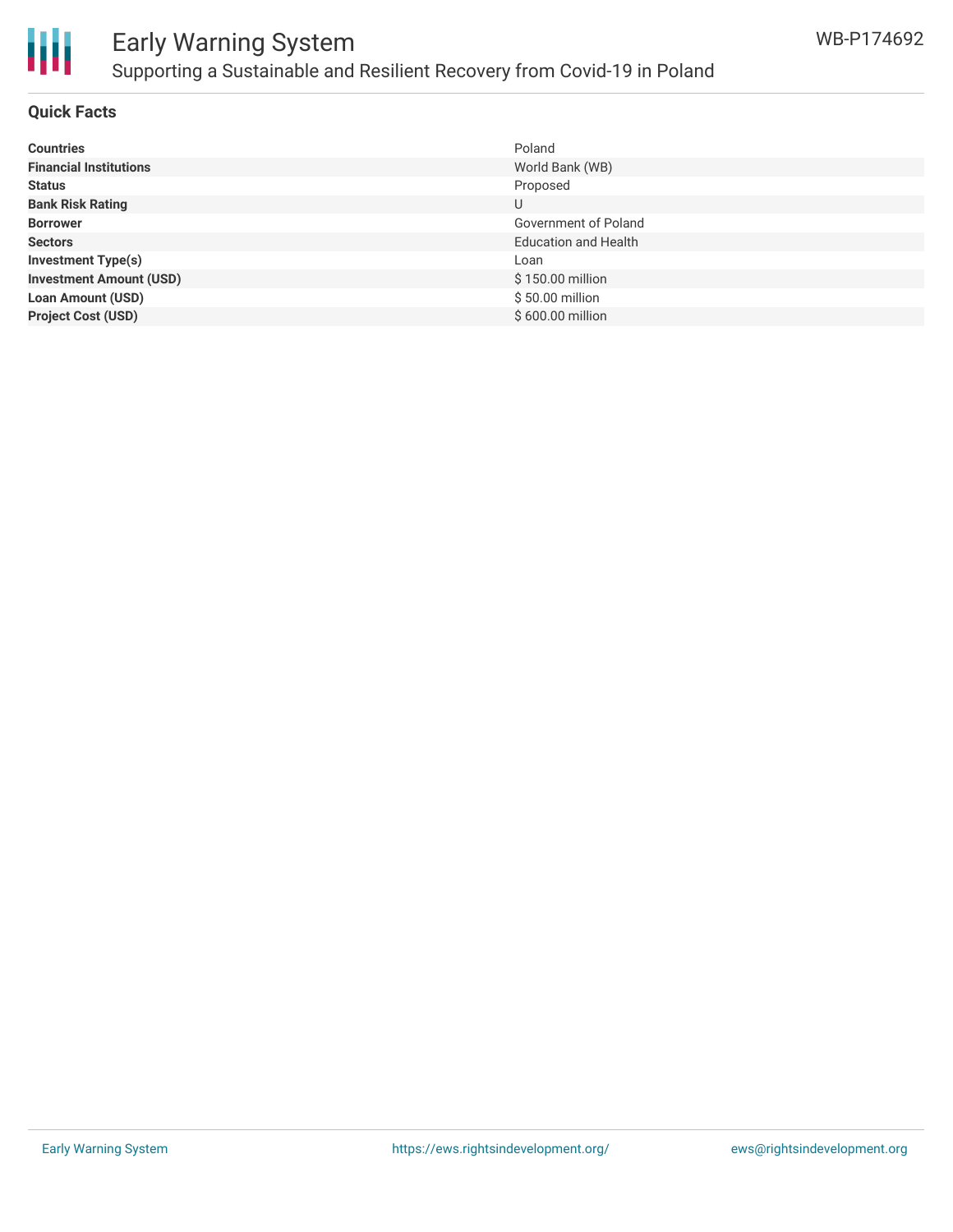

## **Project Description**

The program development objective is to contribute to the sustainable and resilient recovery of micro, small and medium enterprises from the COVID-19 crisis.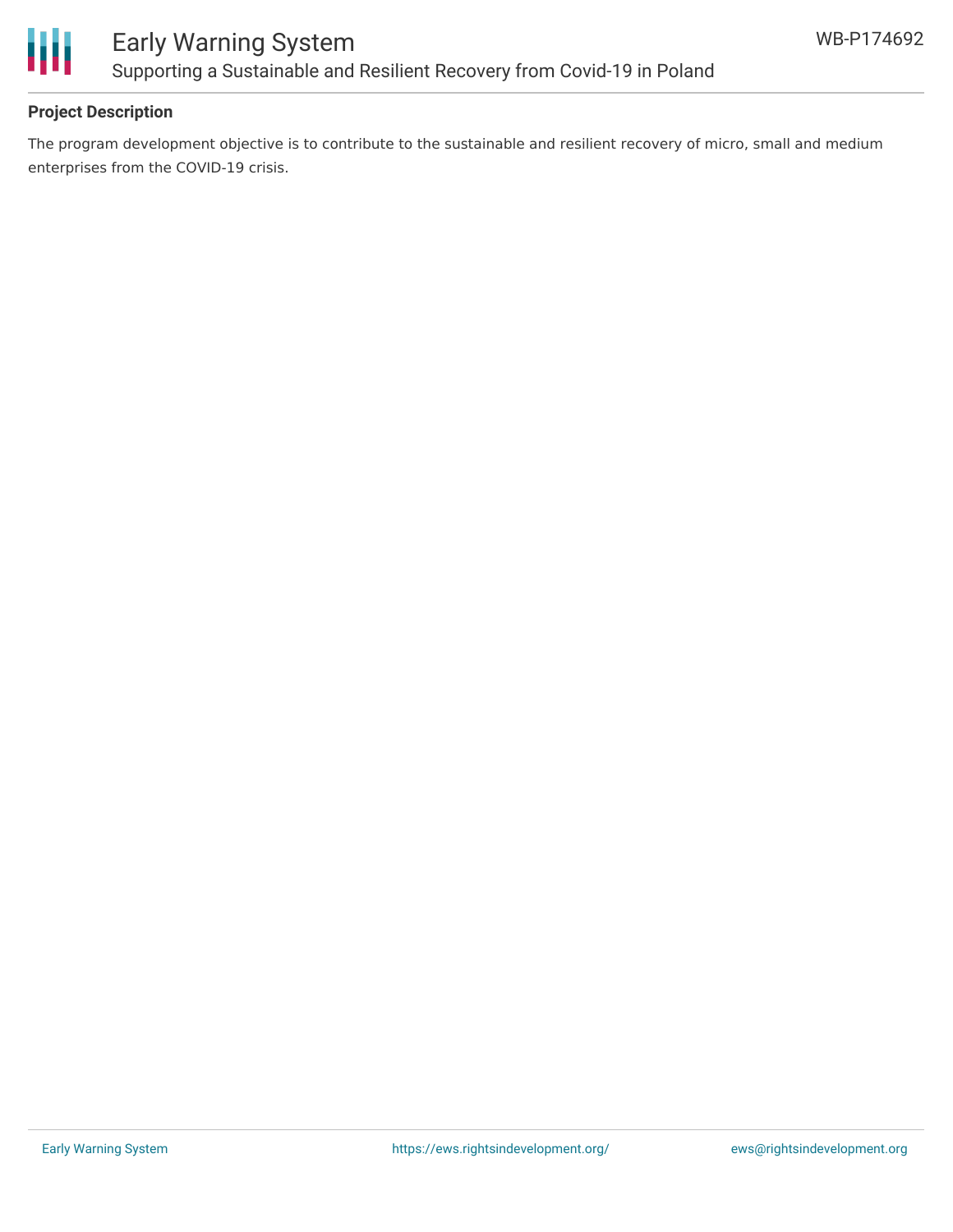

# Early Warning System Supporting a Sustainable and Resilient Recovery from Covid-19 in Poland

## **Investment Description**

World Bank (WB)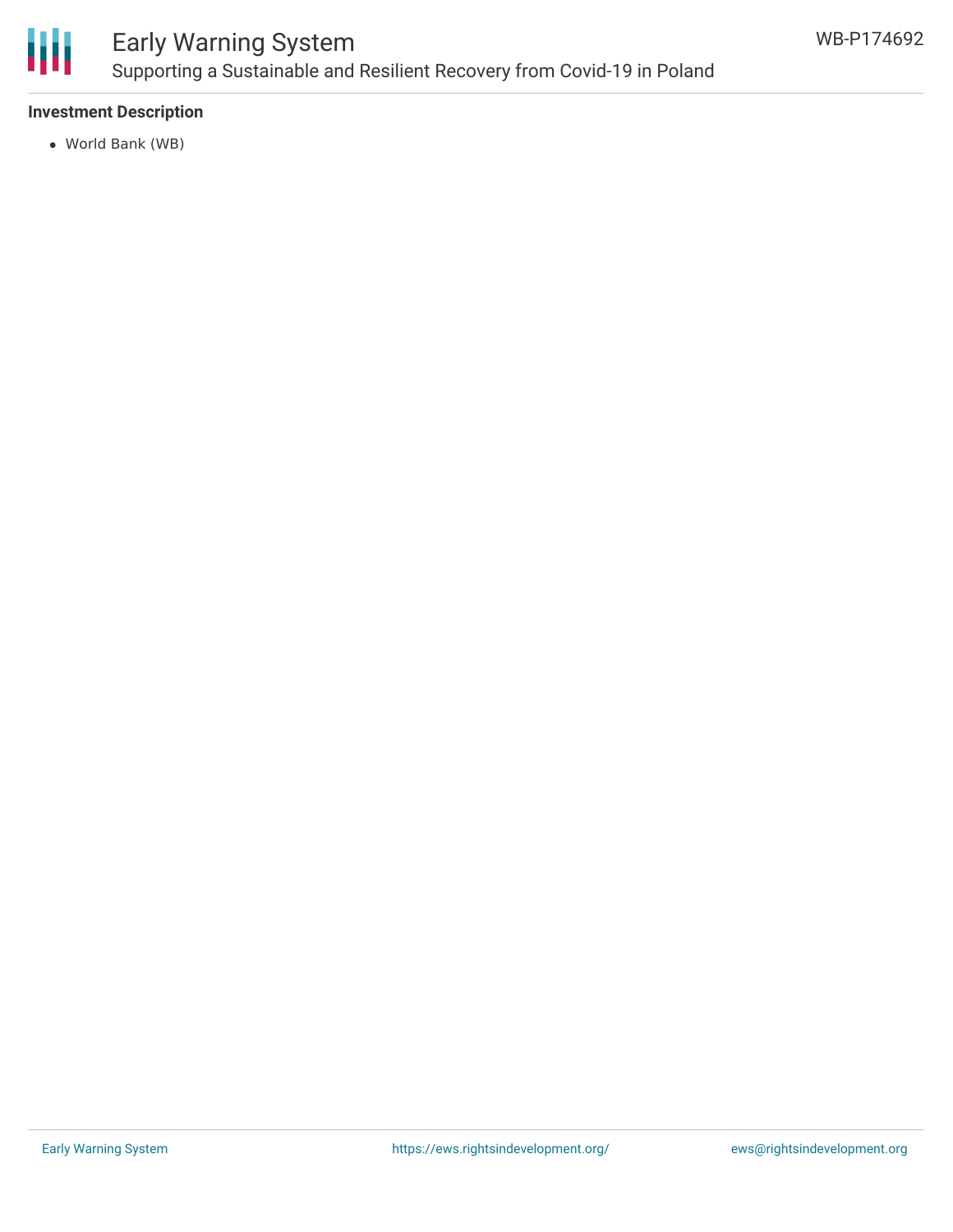#### **Contact Information**

#### **Ministry of Economic Development and Technology**

Monika Krupa-Leonczyk, Director

[sekretariatDAG@mr.gov.pl](mailto:sekretariatDAG@mr.gov.pl)

### **ACCESS TO INFORMATION**

To submit an information request for project information, you will have to create an account to access the Access to Information request form. You can learn more about this process at: https://www.worldbank.org/en/access-toinformation/request-submission

#### **ACCOUNTABILITY MECHANISM OF THE WORLD BANK**

The World Bank Inspection Panel is the independent complaint mechanism and fact-finding body for people who believe they are likely to be, or have been, adversely affected by a World Bank-financed project. If you submit a complaint to the Inspection Panel, they may investigate to assess whether the World Bank is following its own policies and procedures for preventing harm to people or the environment. You can contact the Inspection Panel or submit a complaint by emailing ipanel@worldbank.org. Information on how to file a complaint and a complaint request form are available at: https://www.inspectionpanel.org/how-tofile-complaint